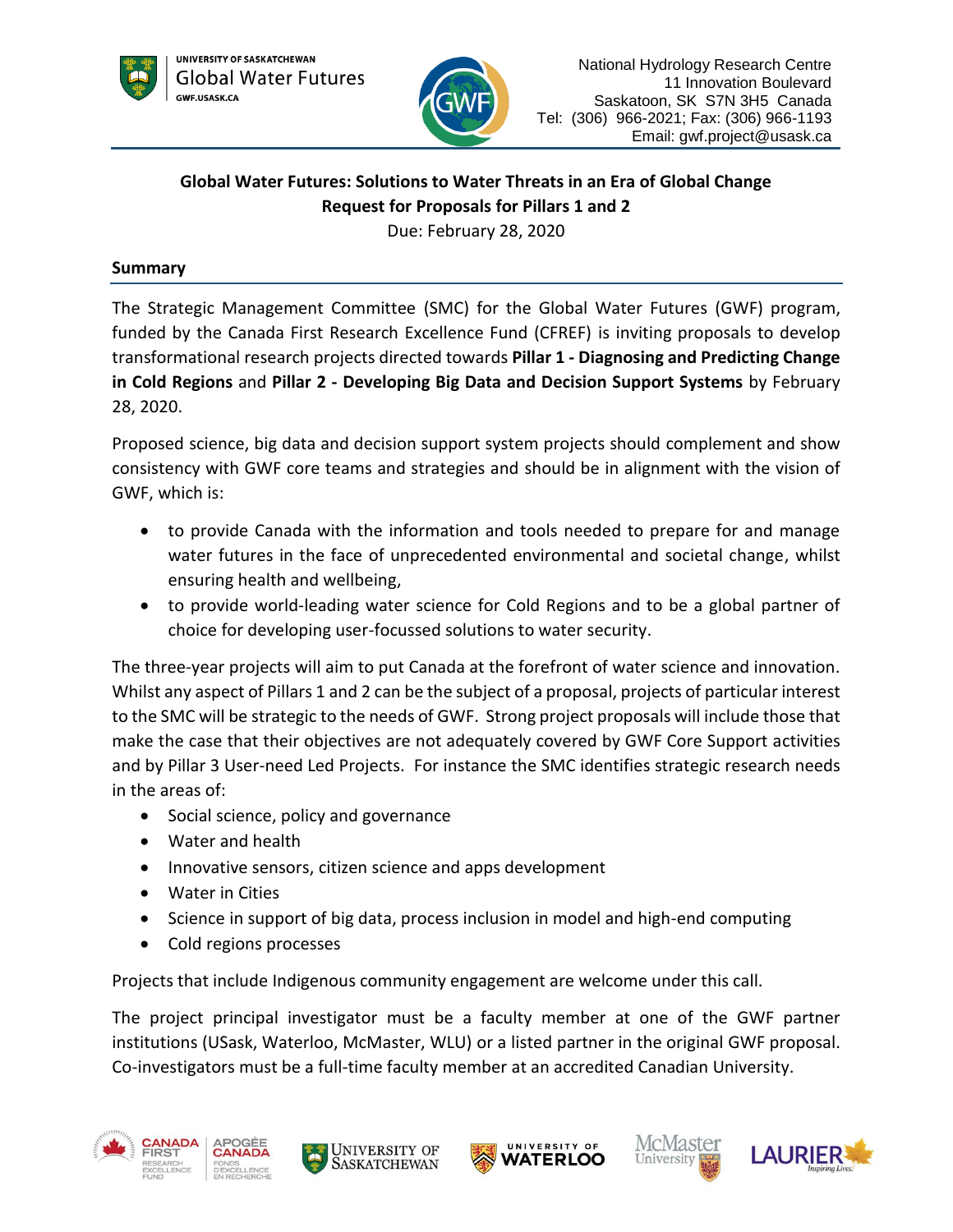## **Background**

At least half the world's population is dependent upon water from 'cold regions' where snow, ice and frozen soils drive water availability and quality. Cold regions are severely affected by climate change and human activity, resulting in dramatic rates of warming, changing water availability and unsustainable water use. Canada and much of the world are ill prepared for this unprecedented shift, which has already resulted in intensified floods and droughts, reduced water availability and degraded water quality, costing billions in economic loss and impacting the health of populations. Addressing how to protect communities against these extreme water threats and consequent health risks in the face of climate uncertainty and human-induced global changes is one of the world's grand challenges.

Our response, through GWF*,* will transform the way communities, government, and industry prepare for and manage water-related risks in an era of unprecedented change.

**GWF's overarching goal is to deliver risk management solutions—informed by leading-edge water science and supported by innovative decision-making tools—to manage water futures in Canada and other cold regions where global warming is changing landscapes, ecosystems, and the water environment.**

#### **Budget**

A budget of up to \$2.5 million over 3 years (September 1, 2020 to August 31, 2023) is available for this call. Depending on the size of the team and project scope, smaller projects can request up to \$200K in total and larger projects (consortia of three or more investigators from more than one university) can request up to \$400K in total. The available funding is for project costs related to hiring highly qualified personnel (students, postdoctoral fellows, research assistants) and towards project operating and travel expenses. Please note that no overhead funding is allowed in the budget allocation. Integration of international components in the projects will be encouraged.

#### **Proposal Process**

The following process will be followed by GWF to secure, assess, and approve project applications:

- Step 1: Release a request for proposal (RFP) document having working guidelines and quality criteria for Pillars 1 and 2 *(Deadline: November 21, 2019)*
- Step2: Receive proposals *(Deadline: February 28, 2020)*
- Step 4: International Science Advisory Panel and the SMC to review proposals by *April 15, 2020*
- **Step 5: Funded projects will be informed by end of May 2020**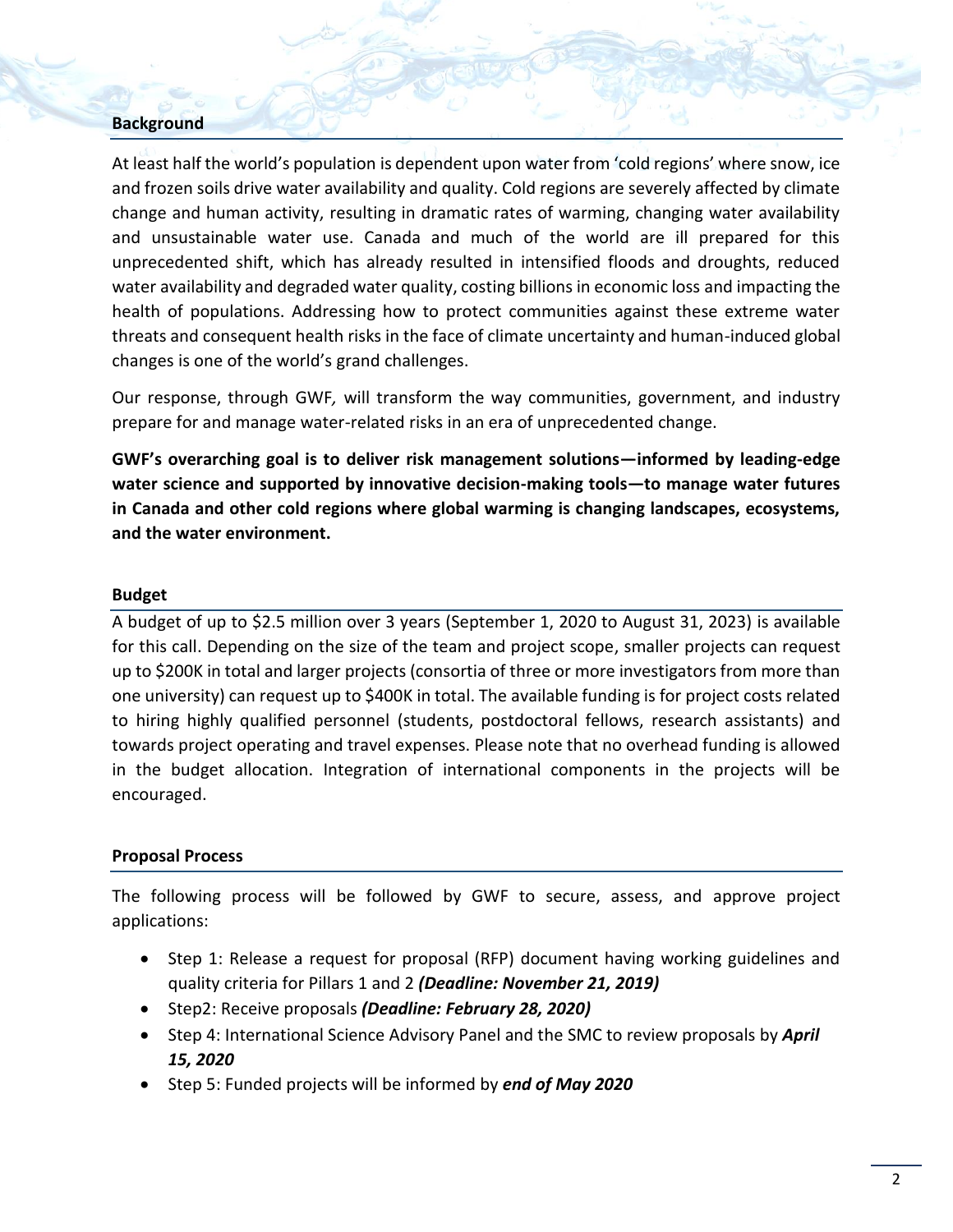## **Project Management**

Each successful project must provide an annual progress report and its progress against proposed deliverables will be reviewed annually by the SMC.

#### **GWF Core Support**

GWF provides core support teams for the program as follows:

- Computer Science Team Human Computer Interface and Re-engineering Codes
- Observatories and Data Management Team
- Modelling Core Team
- Knowledge Mobilization Team
- Communications Team

Interaction with and enhancement of these teams is desirable and some support is likely to be available from these teams for agreed collaboration with successful projects. The full strategy documents for these teams should be consulted.

### **Proposal Outline**

The proposal should not exceed 10 pages (excluding CVs and budget spreadsheet tables)

- Project Title
- Names of PI and Co-PIs and contact information (as needed)
- Names of Co-Is and their affiliations (as needed)
- Summary  $(1/2$  page)
- Rationale (1 page) indicate needs and any GWF progress in this area
- Objective (1 page)
- Science deliverables and Timelines (2 1/2 pages)
- Alignment with the GWF Vision (1 page)
- Budget, including justification and any leveraging opportunity (1 page plus budget tables)
- HQP Training (1 page)
- International Partnership and/or field work (1 page)
- Request for GWF Core Support (1 page)
- 4-Page CVs of each of the PIs and Co-Is (attach all CVs as one pdf file) CV Requirements:
	- o Name/ Affiliation, Current Job Title, Key Awards, Distinction:
	- o Track record of research and outreach success as evidenced by high impact factors, outreach and leadership, Research Funding Track Record;